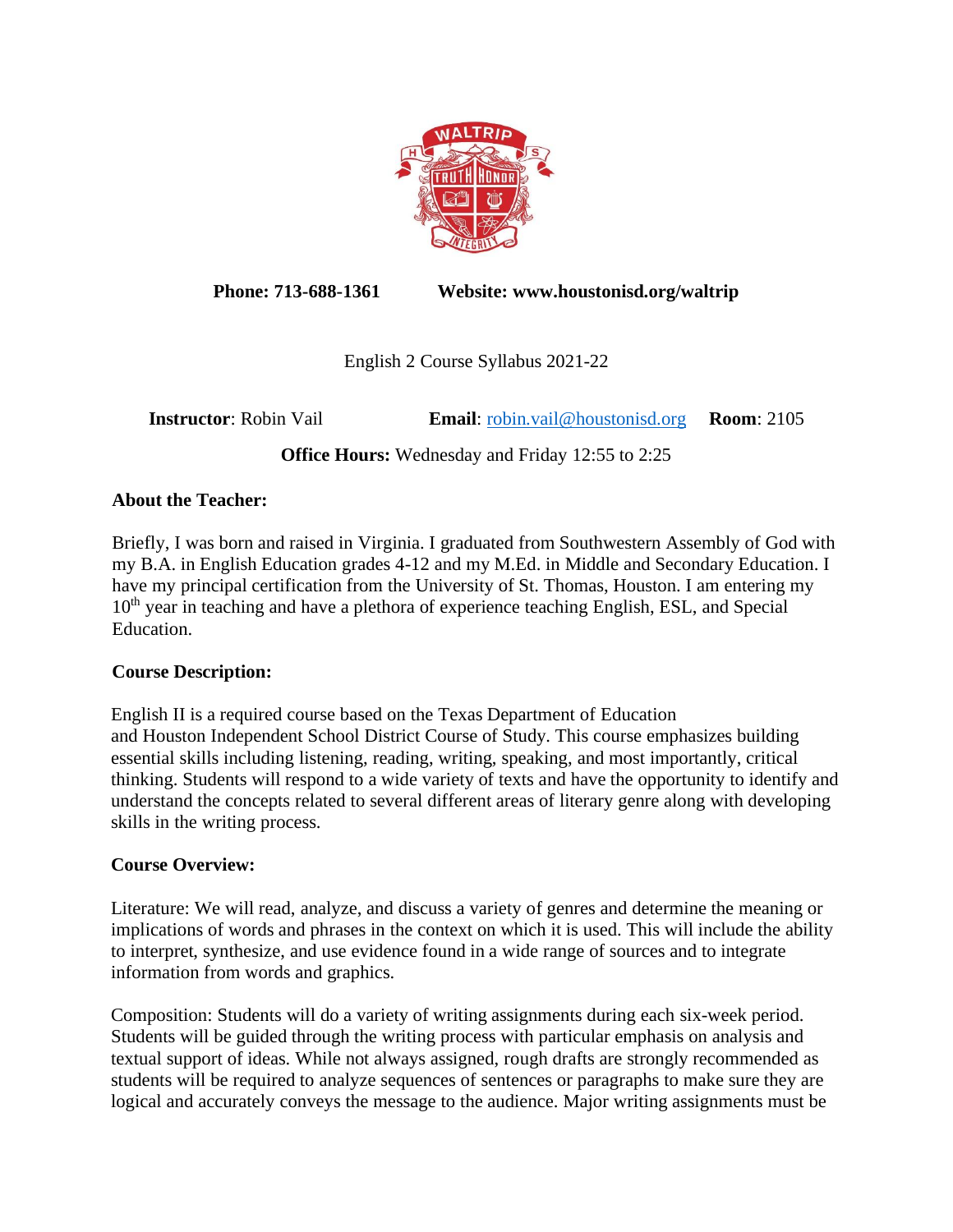completed in class and submitted via the HUB or at the end class. In the event of an absence, students are encouraged to attend tutorials.

Grammar: Much of our grammar study will be done through mini-lessons and "Do Now", and daily oral language, and composition revision.

Vocabulary: We will study Greek and Latin roots, prefixes, and suffixes, and see how these languages have impacted our own language and how these roots lead to the identification of many new vocabulary words.

### **Content Objectives:**

- To develop notetaking, listening, organizational, and other necessary skills.
- To sharpen grammar, punctuation, and usage skills.
- To develop confidence as a reader and a writer.
- To create polished written works through prewriting, drafting, revising, and editing.
- To increase understanding and enjoyment of literature. ·

**Supplies**: Students are required to bring their school issued laptop to school each day. A pencil, or pen are recommended. A journal l will be provided to each student.

#### **Student Expectations:**

**BE RESPECTFUL:** When the teacher or anyone is talking, please be attentive and quiet. **BE RESPONSIBLE**: Have your laptop charged and ready. Eng**a**ge in the learning process, and maintain academic integrity.

**BE ON TIME:** Be prepared as soon class begins.

**OBEY ALL SCHOOL RULES:** School rules as stated in the student handbook.

#### **Academic Integrity Guidelines**

It is the policy of Houston Independent School District to facilitate honesty and integrity among the student body. Students must work to be successful in the classroom, each on his/her own merits.

#### **More information can be found about technology usage**:

*Houston Independent School District Appropriate Use Policy for Electronic Services for Students*,

[https://www.houstonisd.org/cms/lib2/TX01001591/Centricity/Domain/30442/AcceptableUsePolicy\\_TIS.pdf](https://www.houstonisd.org/cms/lib2/TX01001591/Centricity/Domain/30442/AcceptableUsePolicy_TIS.pdf)

### LATE WORK

The assignments are considered late if it is not turned in the time that it is due. All late work will receive a grade penalty.

- $1<sup>st</sup>$  day-10%
- $\bullet$  2<sup>nd</sup> day-20%,
- $\bullet$  3<sup>rd</sup> day-30%
- $\bullet$  4<sup>th</sup> day-40%
- $\bullet$  5<sup>th</sup> day-50%